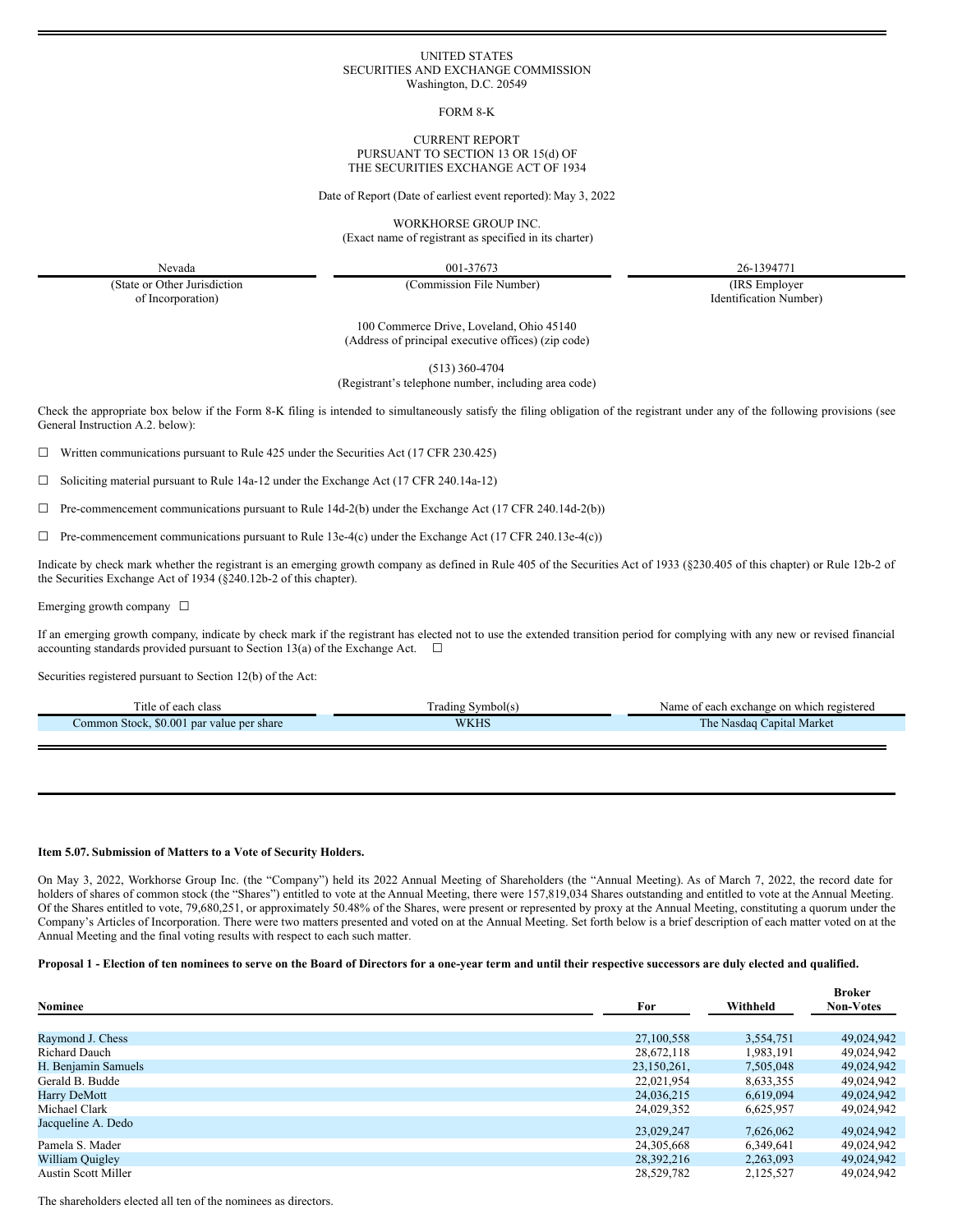#### Proposal 2 - Ratification of Grant Thornton LLP as the Company's independent registered public accounting firm for fiscal year 2022.

|                   | For        | Against   | Abstain |
|-------------------|------------|-----------|---------|
| <b>Votes Cast</b> | 76,880,239 | 2.097.275 | 702,737 |

The shareholders ratified the appointment of Grant Thornton LLP as the Company's independent registered public accounting firm for fiscal year 2022.

#### **Item 8.01. Other Events.**

On May 3, 2022, the Company issued a press release about the meeting results and a press release about the election of Austin Scott Miller as a member of the board of directors. The press releases are furnished as Exhibit 99.1 and Exhibit 99.2 and incorporated by reference herein.

## *Forward-Looking Statements*

Certain statements in this Current Report on Form 8-K are forward-looking statements that involve a number of risks and uncertainties. For such statements, the Company claims the protection of the Private Securities Litigation Reform Act of 1995. Actual events or results may differ materially from the Company's expectations. Additional factors that could cause actual results to differ materially from those stated or implied by the Company's forward-looking statements are disclosed in the Company's reports filed with the Securities and Exchange Commission.

# **Item 9.01. Exhibits.**

| Exhibit No. | Description                                                                 |
|-------------|-----------------------------------------------------------------------------|
| 99.1        | Press Release, dated May 3, 2022                                            |
| 99.2        | Press Release, dated May 3, 2022                                            |
| 104         | Cover Page Interactive Data File (embedded within the Inline XBRL document) |

1

# **SIGNATURES**

Pursuant to the requirements of the Securities Exchange Act of 1934, the registrant has duly caused this report to be signed on its behalf by the undersigned hereunto duly authorized.

### WORKHORSE GROUP INC.

Date: May 5, 2022 By: /s/ James D. Harrington

Name: James D. Harrington Title: General Counsel, Secretary and Chief Administration Officer

 $\overline{2}$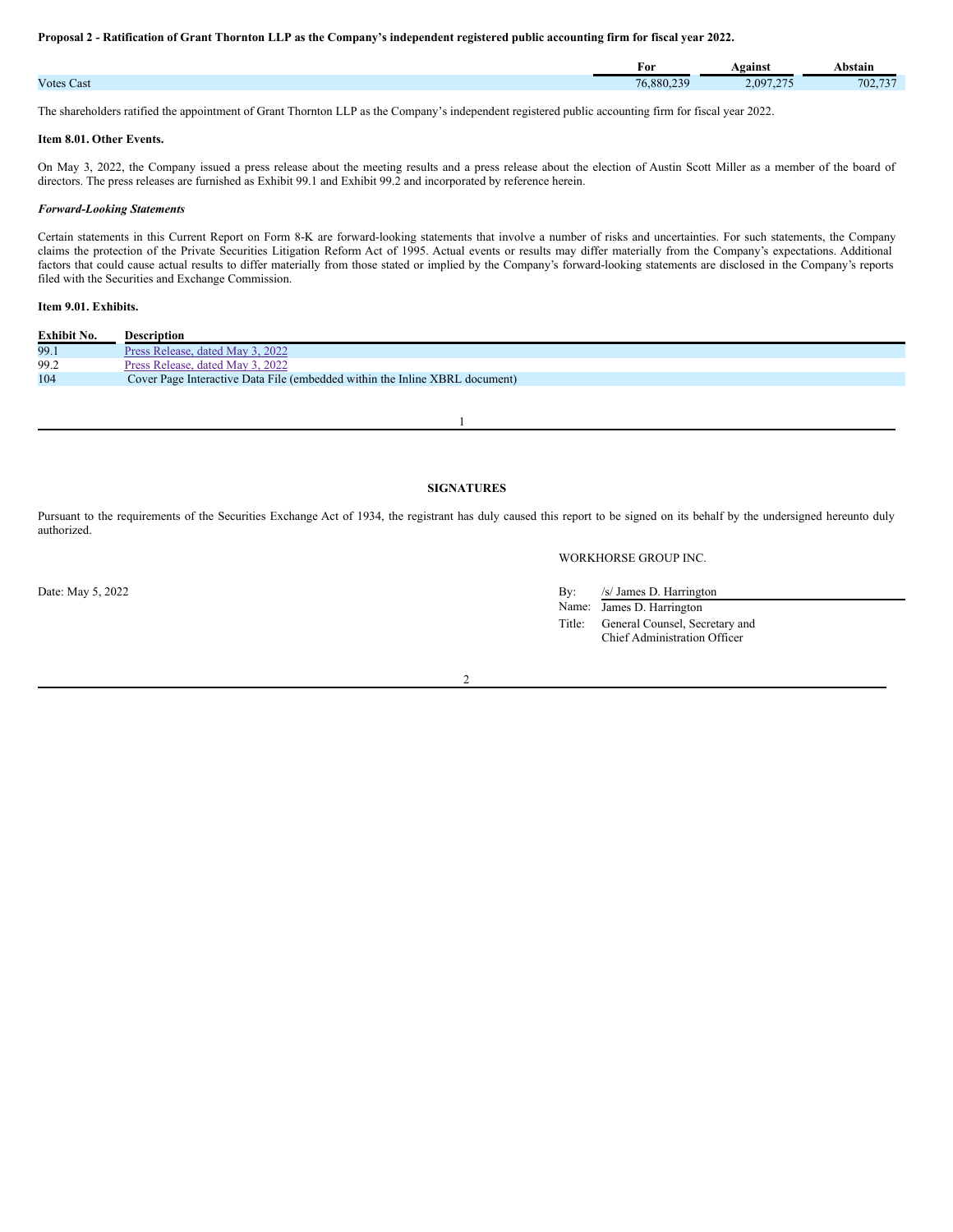<span id="page-2-0"></span>

# **Workhorse Announces Annual Stockholders' Meeting Results**

**CINCINNATI, May 3, 2022 -- Workhorse Group Inc. (NASDAQ: WKHS) ("Workhorse" or "the Company")** , an American technology company focused on providing sustainable and cost-effective drone-integrated electric vehicles to the last mile delivery sector, announced the results of its annual stockholders' meeting held earlier today.

The Company's stockholders have re-elected the following persons to the Company's Board of Directors for the ensuing year: Raymond Chess, Richard Dauch, Benjamin Samuels, Gerald Budde, Harry DeMott, Jacqueline Dedo, Pamela Mader, Michael Clark and Bill Quigley. Shareholders also elected Scott Miller to the Board of Directors. With this addition, Workhorse's board composition has increased to ten total directors, nine of whom are independent. The Directors have been elected to serve a term expiring at the 2023 annual meeting of stockholders.

In addition, stockholders ratified the appointment of Grant Thornton LLP as the Company's independent auditors for 2022.

A webcast playback will be available at www.virtualshareholdermeeting.com/WKHS2022 24 hours after the completion of the meeting.

For more information, please refer to the Company's Proxy Statement filing, which is available on the United States Securities and Exchange Commission's (the "SEC") **website**.

# **About Workhorse Group Inc.**

Workhorse is a technology company focused on providing drone-integrated electric vehicles to the last-mile delivery sector. As an American original equipment manufacturer, we design and build high performance, battery-electric vehicles including trucks and aircraft. Workhorse also develops cloudbased, real-time telematics performance monitoring systems that are fully integrated with our vehicles and enable fleet operators to optimize energy and route efficiency. All Workhorse vehicles are designed to make the movement of people and goods more efficient and less harmful to the environment. For additional information visit **workhorse.com**.

# **Forward-Looking Statements**

This press release includes forward-looking statements. These statements are made under the "safe harbor" provisions of the U.S. Private Securities Litigation Reform Act of 1995. These statements may be identified by words such as "believes," "expects," "anticipates," "estimates," "projects," "intends," "should," "seeks," "future," "continue," or the negative of such terms, or other comparable terminology. Forward-looking statements are statements that are not historical facts. Such forward-looking statements are subject to risks and uncertainties, which could cause actual results to differ materially from the forward-looking statements contained herein. Factors that could cause actual results to differ materially include, but are not limited to: our ability to successfully complete the additional testing and implement modifications to vehicles to achieve compliance with FMVSS with respect to the C-1000s; the results of our ongoing review of the Company's business and go-forward operating and commercial plans; our ability to capitalize on opportunities to deliver products to meet customer requirements; our limited operations and need to expand to fulfill product orders; risks associated with obtaining orders and executing upon such orders; the ability to protect our intellectual property; negative impacts stemming from the continuing COVID-19 pandemic; market acceptance of our products; our ability to attract and retain customers for existing and new products; our ability to control our expenses; potential competition, including shifts in technology; global and local business conditions; our inability to retain key members of our management team; our inability to raise additional capital to fund our operations and business plan; our inability to satisfy covenants in our financing agreements; our inability to maintain our listing of our securities on the Nasdaq Capital Market; our inability to satisfy our customer warranty claims; the outcome of any regulatory proceedings; our liquidity and other risks and uncertainties and other factors discussed from time to time in our filings with the Securities and Exchange Commission ("SEC"), including our annual report on Form 10-K filed with the SEC. Workhorse expressly disclaims any obligation to publicly update any forward-looking statements contained herein, whether as a result of new information, future *events or otherwise, except as required by law.*

## **Investor Relations Contact:**

Matt Glover and Tom Colton Gateway Investor Relations 949-574-3860 **WKHS@gatewayir.com**

**Source:** Workhorse Group Inc.